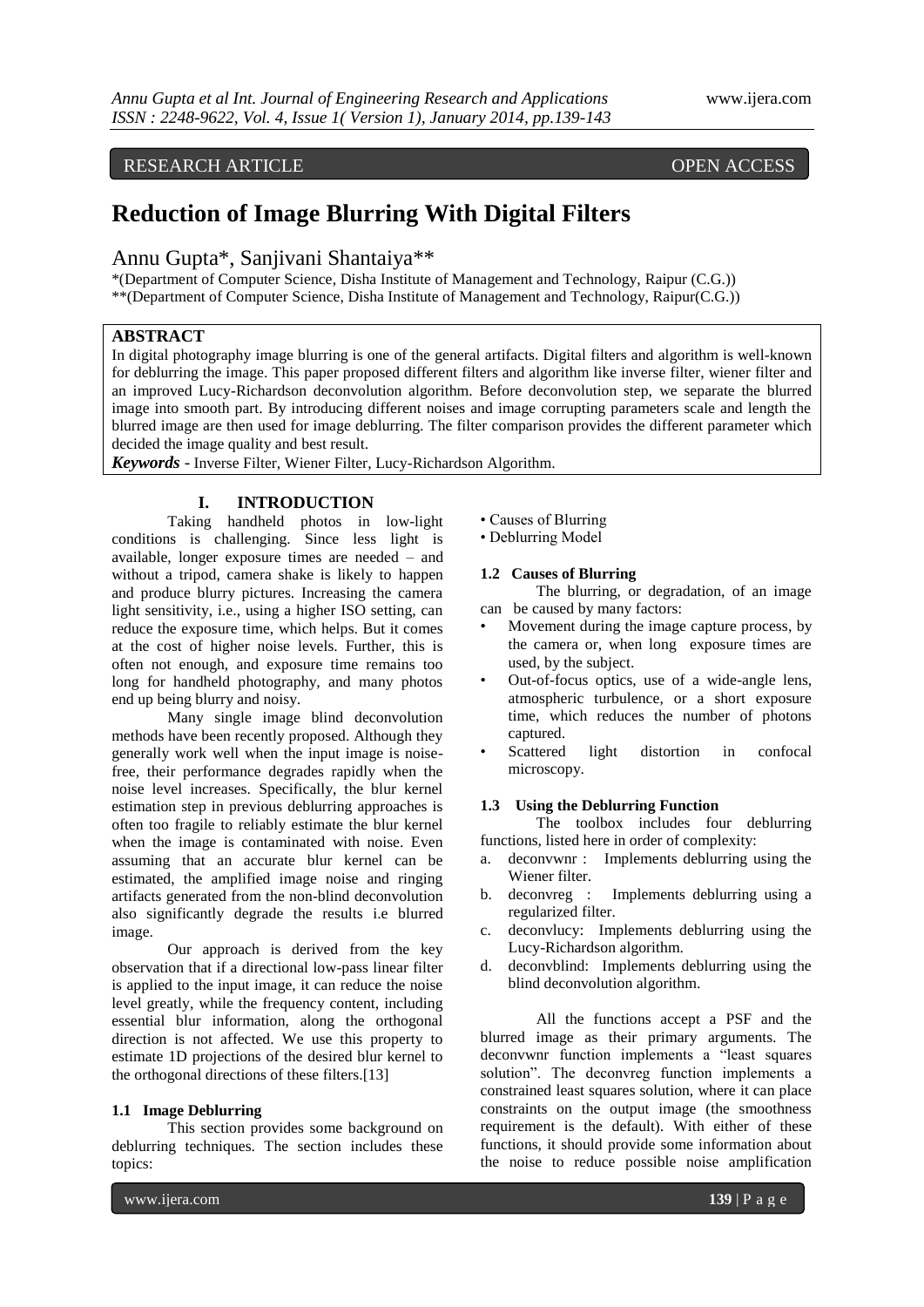during deblurring. The deconvlucy function implements an accelerated, damped Lucy-Richardson algorithm. This function performs multiple iterations, using optimization techniques and Poisson statistics. With this function, we do not need to provide information about the additive noise in the corrupted image.

Deconvwnr Implements deblurring using the Wiener filter deconvreg Implements deblurring using a regularized filter deconvlucy Implements deblurring using the Lucy-Richardson algorithm Deconvblind implements deblurring using the blind deconvolution algorithm[1]

The Richardson–Lucy algorithm, also known as Lucy–Richardson [deconvolution,](http://en.wikipedia.org/wiki/Deconvolution) is an [iterative procedure](http://en.wikipedia.org/wiki/Iterative_procedure) for recovering a [latent](http://en.wikipedia.org/wiki/Latent_image)  [image](http://en.wikipedia.org/wiki/Latent_image) that has been [blurred](http://en.wikipedia.org/wiki/Convolution) by a known [point spread](http://en.wikipedia.org/wiki/Point_spread_function)  [function.](http://en.wikipedia.org/wiki/Point_spread_function) Pixels in the observed image can be represented in terms of the point spread function and the latent image. Use the [deconvlucy](http://www.mathworks.in/help/images/ref/deconvlucy.html) function to deblur an image using the accelerated, damped,<br>Lucy-Richardson algorithm. The algorithm Lucy-Richardson algorithm. The algorithm maximizes the likelihood that the resulting image, when convolved with the PSF, is an instance of the blurred image, assuming Poisson noise statistics. This function can be effective when you know the PSF but know little about the additive noise in the image. The deconvlucy function implements several adaptations to the original Lucy-Richardson maximum likelihood algorithm that address complex image restoration tasks.

#### **1.4 Previous work**

The filtering approach for image deblurring has providing the good results with various digital filters for digitizing the images ,as the result get noise free and informatics. Image deblurring refers to procedures that attempt to reduce the blur amount in a blurry image and grant the degraded image an overall sharpened appearance to obtain a cleared image. The point spread function (PSF) is one of the essential factors that needed to be calculated. Improved quality of blurred images has been introduced by telatar.

The proposed method is based on the estimation of the multi-criteria information of the degraded images. The filter coefficient is then estimated using the edge information of the degraded image. Experiments have been conducted using simulated and real world images to evaluate the performance of the proposed method and the results are presented.[12] Image Deblurring – Wiener Filter Versus TSVD Approach paper by P. Bojarczak and Z. Łukasik has introduced the working with performance comparison of Wiener Filter and TSVD Approach. Wiener filter is a method giving the best results when variance of the noise

incorporated in blurring process is known a priori . In TSVD decomposition the knowledge of precise variance of the noise is not necessary to image restoration.

The paper also discusses basis blurring forms and their mathematical description. TSVD method has an advantage allowing for the estimation noise level of the image on the basis of Picard plot, what makes it attractive in application where the information about noise is not available a priori. On the other hand w hen the detailed information about noise level of image is well known, then Wiener filter seems to be a better solution.

### **II. ITERATIVE METHODS OF RICHARDSON-LUCY-TYPE FOR IMAGE DEBLURRING**

Image deconvolution problems with a symmetric point-spread function arise in many areas of computer science and engineering. These problems often are solved by the Richardson-Lucy method, a nonlinear iterative method. First it shows a convergence result for the Richardson-Lucy method. The proof sheds light on why the method may converge slowly. Subsequently, it describes an iterative active set method that imposes the same constraints on the computed solution as the Richardson-Lucy method. Computed examples show the latter method to yield better restorations than the Richardson-Lucy method and typically require less computational effort.

#### **2.1 Lucy-Richardson (LR) Method:**

The Lucy-Rechardson method is based on the iterative active set scheme described in [10] for finite dimensional problems. We therefore consider a discretization

$$
Ax = b^{\delta}
$$
  
(2.1)

Let the available image that we would like to restore be represented by an  $n \times n$  array of pixels. Ordering these pixels column-wise yields the righthand side  $b^{\delta} \in Rm$  of (2.1) with  $m = n2$ . The matrix  $A \in Rm \times m$  in (2.1) represents a discretization of the integral operator in (1.4), and the entries of  $x \in Rm$  are pixel values, ordered column-wise, of an approximation of the desired blur- and noise-free image.

The entries of  $b \Box$  are contaminated by noise.

Let  $b \in Rm$  be the associated vector with the unknown noise-free entries, i.e.,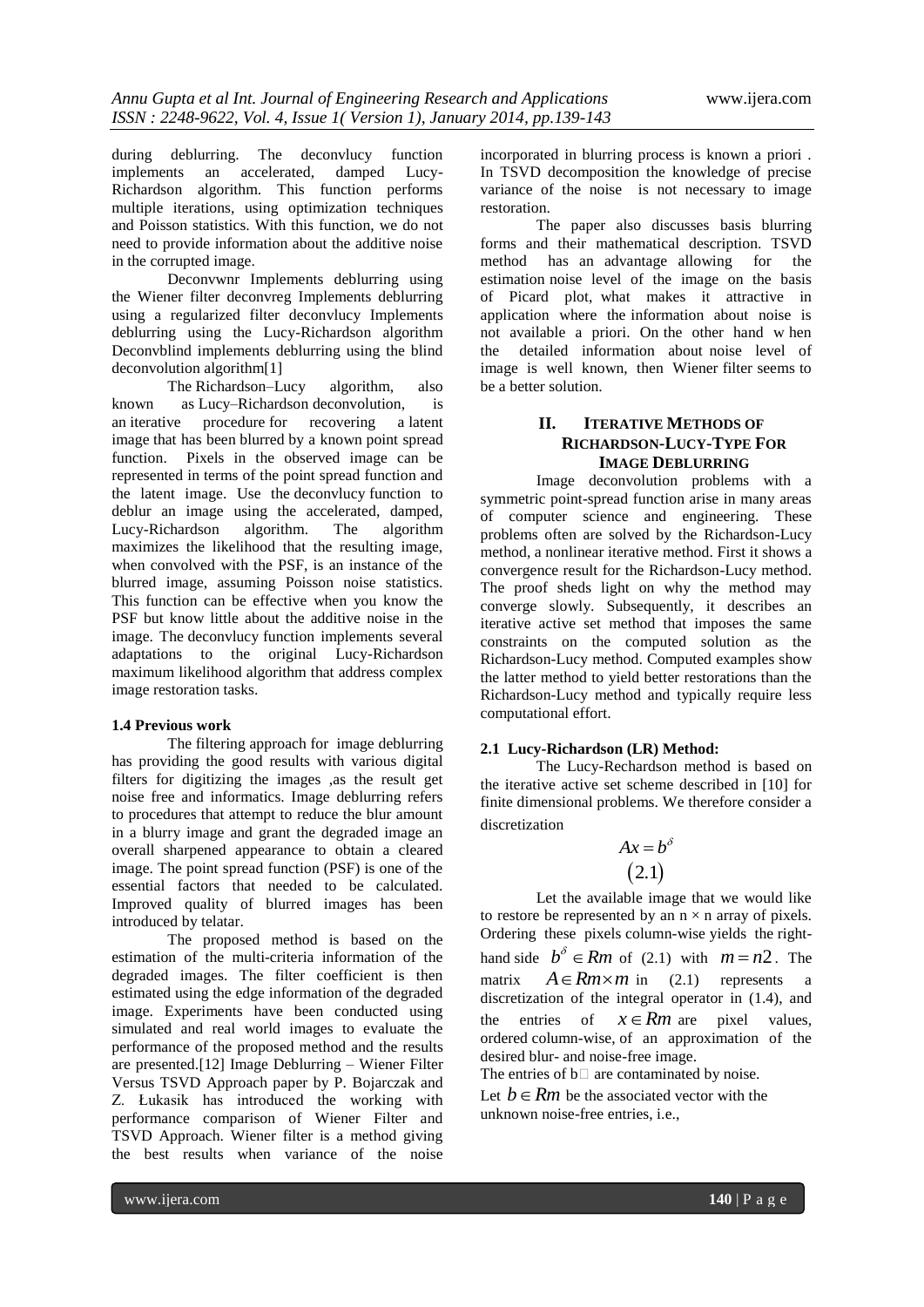$$
b^{\delta} = b + \eta^{\delta}
$$

 $(2.2)$ 

where the vector  $\eta \Box$  represents the noise. In the present section and in the computed examples, we will assume that a fairly accurate bound

$$
k\eta^{\delta}k \leq \delta
$$
  
(2.3)

is known, where  $k \cdot k$  denotes the Euclidean vector norm, and that the linear system of equations with the noise-free right-hand side,

$$
Ax = b
$$
  
(2.4)

is consistent.

Let  $x^{\Lambda} \in Rm$  denote the solution of minimal Euclidean norm of (2.4). We are interested in computing an approximation of  $x^{\Lambda}$  that satisfies discrete analogues of the constraints image function .

The iterative active set method in [10] is designed to determine an approximate solution of the constraint minimization problem

### $\min kAx - b^{\delta}k, x \in S$

where  $S \subset Rm$  is a convex set of feasible solutions defined by box constraints. A vector  $x \in Rm$  is said to satisfy the discrepancy principle if

$$
kAx - b^{\delta}k \leq \gamma\delta,
$$
  
(2.5)

where  $\gamma > 1$  is a user-chosen constant. The size of  $\gamma$ depends on the accuracy in the estimate  $\delta$ . If  $\delta$  is known to be a tight bound for the norm of the noise, then  $\gamma$  is generally chosen to be close to unity. We note that the vector  $x^{\text{ }z}$  satisfies (2.5).

The active set method [10] first determines an approximate solution of (2.1) with the LSQR iterative method. This is a minimal residual Krylov subspace method; see [11] for details. We use the initial iterate  $x0 = 0$  and terminate the iterations as soon as an iterate xk that satisfies the discrepancy principle (2.5) has been found.

The vector xk is not guaranteed live in S. The scheme [10] therefore projects xk orthogonally into S and if necessary applies an active set method to determine an approximate solution of (2.1) that lies in S and satisfies the discrepancy principle. The active set method uses LSQR. We have found it useful to iterate with LSQR until the discrepancy principle (2.5) is satisfied after each update of the active set. Each update generally affects several of the components of the computed approximate

solutions[10]. A related method and theoretical results are shown in [9].

Now it describe how the outlined active set method can be applied to enforce a constraint analogous to (1.6). Define the norm

*m*

$$
x = [x1, x2, \dots
$$

$$
kxk1 = |xj|, xm]T
$$

#### **III. EFFECTS OF IMAGE NOISE IN MOTION DEBLURRING**

For simplicity, assume that the motion blur kernel is spatially invariant and the effects of motion blur and image noise to be modelled by the following convolution equation:

$$
y = k \Box x + n(1) \tag{3.1}
$$

where y is the observed noisy and blurry image, x is the latent image, k is the motion blur kernel and n is image noise.

The Fourier transform of Equation (3.1) to the frequency domain is expressed using capital letters:

$$
Y = KX + N(2) \tag{3.2}
$$

The problem of motion deblurring is highly ill-posed since the number of unknowns  $(x, k \text{ and } n)$  exceeds the number of equations that can be derived from the observed data(y). To simplify the problem, many previous works assume the input image to contain negligible noise so that the effect of n can be disregarded or suppressed by regularization in the blur kernel and latent image estimation processes.[11]

#### **3.1 Inverse & Winner filter**

Inverse filter restores a blurred image perfectly from an output of a noiseless linear system. However, in the presence of additive white noise, it does not work well. This project demonstrated how the ratio of spectrum N/H affects on the image restoration.

The most important technique for removal of blur in images due to linear motion or unfocussed optics is the Wiener filter. From a signal processing standpoint, blurring due to linear motion in a photograph is the result of poor sampling. Each pixel in a digital representation of the photograph should represent the intensity of a single stationary point in front of the camera. Unfortunately, if the shutter speed is too slow and the camera is in motion, a given pixel will be an amalgram of intensities from points along the line of the camera's motion. This is a two-dimensional analogy to the Wiener filter is a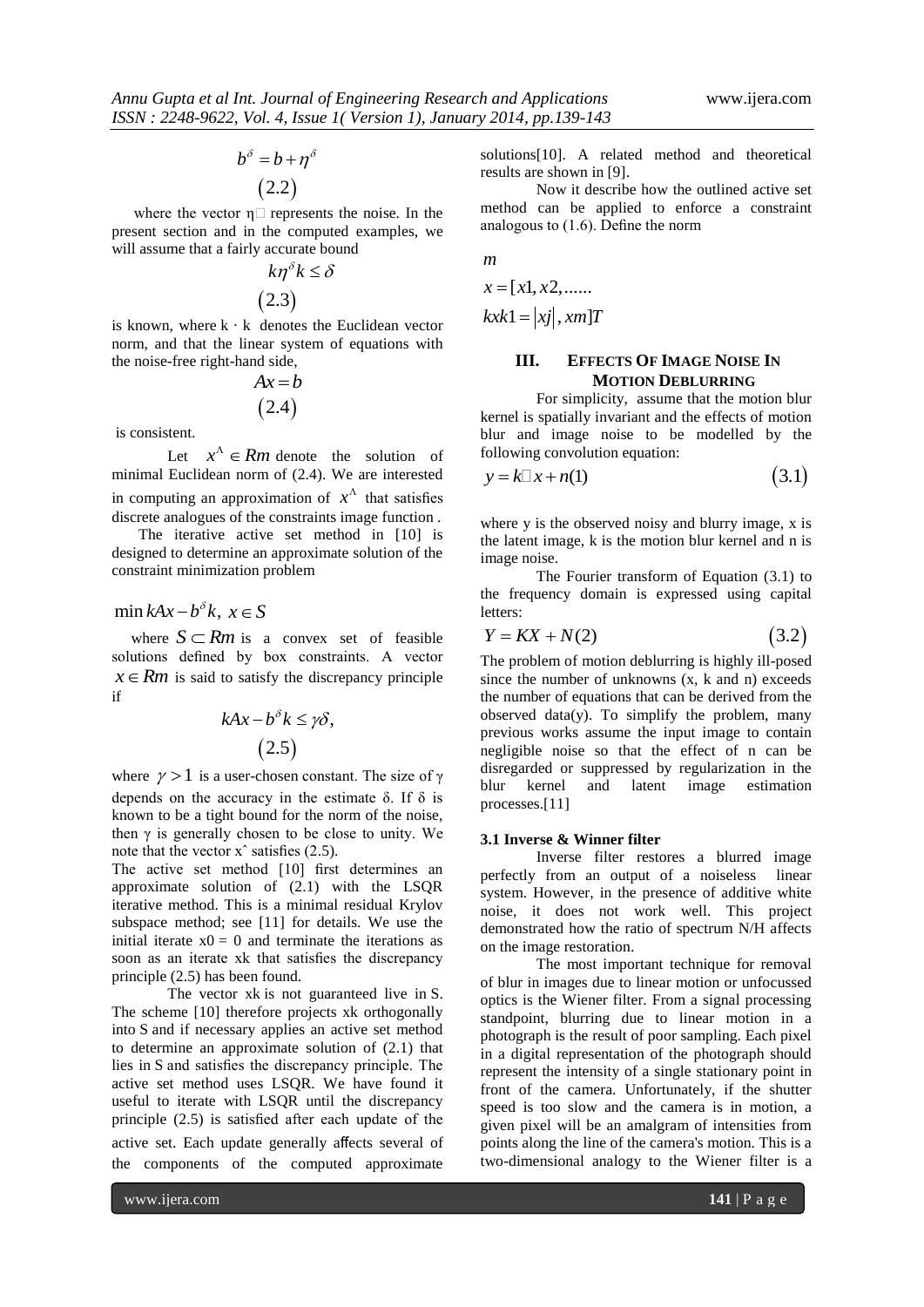linear filter. It assumes that the image is blurred with a Gaussian shaped kernel and noised by Gaussian distribution. The filter tries to minimize the mean square error between the image acquired and its restored estimate. The Wiener filter operates in the Fourier Space. It can be stated as followed:

$$
X_w(u) = \frac{Y(u)}{H(u)}W(u)
$$

3.3 Here, Y is the observed image, H

the point spread function, X the reconstructed Wiener image and  $1 / H(u)$  is the raw inverse filter.

W(u) is the zero-phase filter defined by:  $(n)$ *P*

$$
W(u) = \frac{I_{H(x)}(u)}{P_{H(x)}(u) + P_{N(u)}}\tag{3.4}
$$

Here,  $P_{H(x)}$  is the power of the noiseless image and  $P_{N(u)}$  the power of the noise. One can see that  $W(u)$  is used to remove the present noise and the term 1 / H does the deblurring. The resulting image from the Wiener filter is obtained by an inverse Fourier transform of  $X_{W(u)}$ .

A benefit of the Wiener filter is that even a sloppy determination can still give excellent results, even though the method is not as sophisticated.[12]



1) Comparison result of a) Full inverse b) Radially inverse c) Wiener filter



2) Comparison of Wiener and constrained least squares filtering Fig 3.1 Inverse & winner filters results

#### **IV. RESULT**

Affecting the deconvolution results by providing values for the optional arguments supported by the deconvwnr function. Using these arguments we can specify the noise-to-signal power value and or provide autocorrelation functions to help refine the result of deblurring. To see the impact of these optional arguments, view the Image Processing Toolbox deblurring demos. Deblurring with a regularized filter use the deconvreg function to deblur an image using a regularized filter. A regularized filter can be used effectively when limited information is known about the additive noise. To illustrate, this example simulates a blurred image by convolving a Gaussian filter PSF with an image (using imfilter). Additive noise in the image is simulated by adding Gaussian noise of variance V to the blurred image (using imnoise). Fig. 4.1 shows the comparison between inverse filter, winner filter and Lucy-Richardson algorithm.



Fig 4.1 Filters comparison

#### **V. CONCLUSION**

The computed examples show the proposed active set method with the discrepancy principle as stopping criterion to yield restorations of higher quality than any restoration determined by Richardson-Lucy. Moreover, for most examples computation the best restoration with the latter method required more matrix-vector product.

Qualitative perceptual tests indicate that the algorithm in its current form reduces the amount of perceptible blur. Looking towards the future, we see our algorithm and digital filter bank contributing to the improved image quality.

# **REFERENCES**

## **Journal Papers:**

- [1] S. Morigi, L. Reichel, F. Sgallari, and F. Zama, An iterative method for linear discrete ill-posed problems with box constraints, J. Comput. Appl. Math., 198 (2007), pp. 505–520.
- [2] "Adaptive filter design for image deblurring by using multi-criteria blurred image information" Ziya Telatar ,Journal Digital Signal Processing Volume 15 Issue 1,<br>January, 2005 Pages 4-January, 2005 Pages 4- 18 [http://dl.acm.org/citation.cfm?id=17014](http://dl.acm.org/citation.cfm?id=1701432) [32](http://dl.acm.org/citation.cfm?id=1701432)

**Books:**

[3] Gonzalez, Rafeal C. and Woods, Richard E. *Digital image processing*, 2nd edition Prentice Hall, Beijing China 2002

**Theses:**